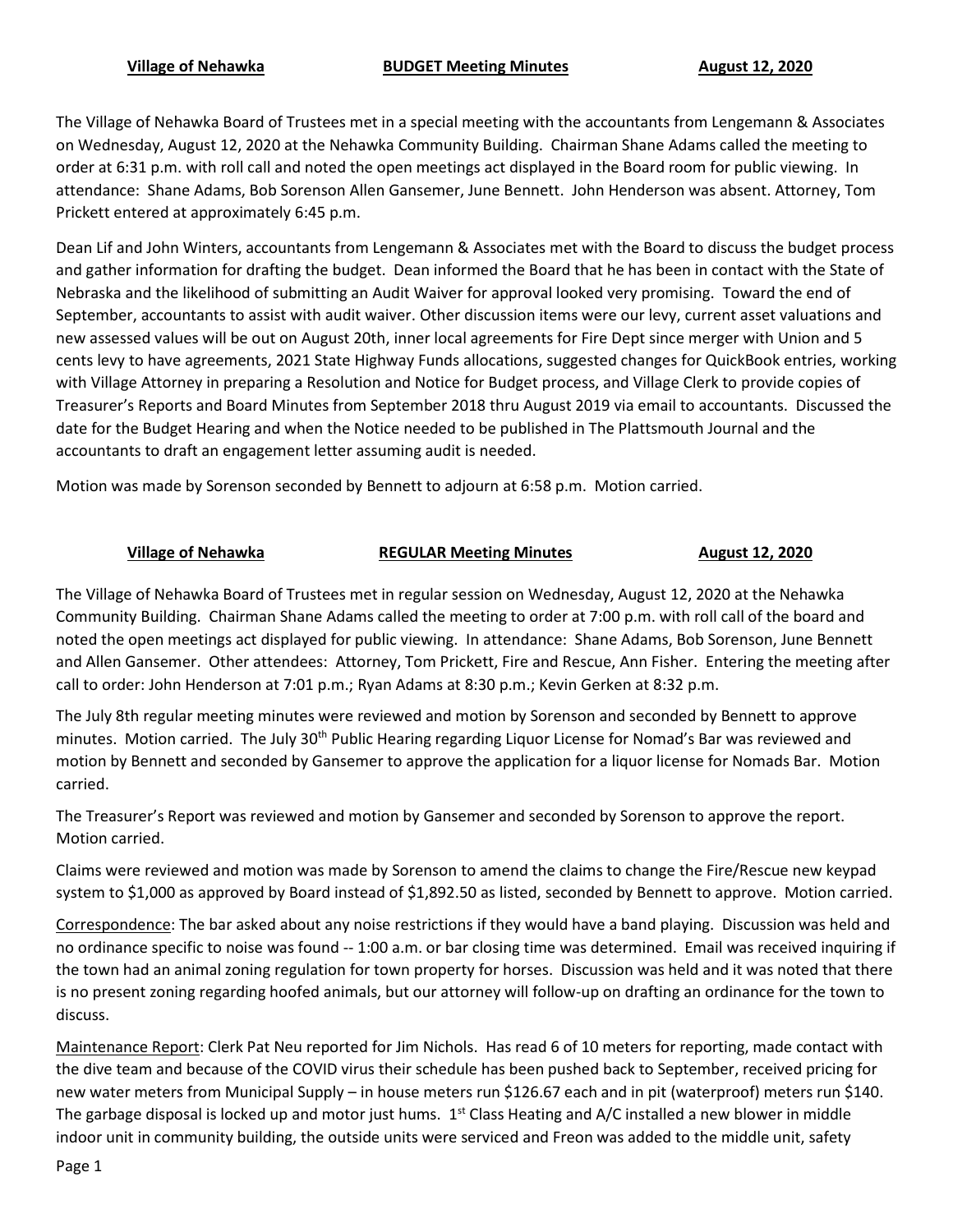switch was not needed since this was a built-in with the new thermostats that were installed in approx. 2012. The Sewer Plant seems to be working fine and the samples are passing.

Rescue Report: Ann Fisher reported that they had 3 calls; reported on switching billing, if completed; received an email on how much received.

New Business: Resolution 2020-5 for the Lower Platte South Natural Resources District Hazard Mitigation Plan was read in its entirety. Adopting said Resolution is the current hazard mitigation plan and a FEMA requirement to be eligible for certain FEMA grant funding for mitigation projects. Motion by Sorenson, 2<sup>nd</sup> by Bennett with Henderson voting nay; Motion carried. The updated mitigation plan with map will need to be printed and filed for future use. The updated water and sewer bill was reviewed and okayed for future billings. Delinquent water and sewer bills were discussed and determined by the board that all customers would receive the information about 30-day disconnection notice and notice to read their water meter or risk interruption of service, a \$150 reconnection fee and a monthly charge for nonmeter reading. Two properties were discussed as nuisance properties – 404 Oak and 524 Elm. Motion was made by Sorenson and seconded by Henderson to send letters to property owners regarding nuisance status. Motion carried. Regarding QuickBooks payroll enrollment service, Lengemann & Assoc accountant will help in setup to avoid having to use credit card.

Old Business: Road repair south of the flagpole was discussed. Noted that the repair work was previously board approved for JSM Concrete to do work with the lowest bid of \$20,700. Board will proceed with project and get on contractor's calendar. Village Clerk office phone and computer were installed. A new Highway Allocation Funds account was opened at the bank and the State Treasury office was informed to change direct deposit to new account. Received information from RLM Co regarding cable boring for Verizon tower. They are still waiting on a permit – need official letter on boring depth in Nehawka. Attorney will draft letter when information is received. Nuisance noise was discussed on the east end of town. Ryan Adams and Kevin Gerken discussed funding of fire and rescue services and cost sharing regarding Nehawka and Union, insurance sharing needs. It was determined that fire and rescue funding will need to be added to the monthly board agenda and said matter was tabled to the September  $9<sup>th</sup>$  board meeting. Chairman Adams talked about turning off the power to the concession stand during the off season at a savings of 4-6 month charges that would offset the small reconnection fee. Tabled for additional information – additions to insurance policy for town whistle and welcome sign; batting cage number 2.

Trustee Sorenson exited the meeting at 8:54 p.m.

Motion was made at 8:59 p.m. by Bennett and seconded by Gansemer to adjourn. Motion carried.

| <b>Account</b>  | Vendor                            | <b>Amount</b> |                                    |
|-----------------|-----------------------------------|---------------|------------------------------------|
| <b>GENERAL:</b> | <b>1st Class Plumbing Heating</b> | 635.10        | Comm Bldg A/C motor/cleaning units |
|                 | Don's Johns & Septic Pumping      | 324.00        |                                    |
|                 | <b>Frontier Cooperative</b>       | 263.96        |                                    |
|                 | <b>Future Technologies</b>        | 35.00         |                                    |
|                 | Jimmy Nichols-Salary              | 2,179.10      |                                    |
|                 | League of Nebraska                | 305.00        | Annual Membership                  |
|                 | Municipalities                    |               |                                    |
|                 | Plattsmouth Journal/Lee Adver     | 14.68         |                                    |
|                 | <b>Premier Waste Solutions</b>    | 48.00         |                                    |
|                 | Meeske Auto                       | 21.06         |                                    |
|                 | Meeske Hardware                   | 53.68         |                                    |
|                 | NPPD-217 Sherman Ave              | 245.69        |                                    |
|                 | NPPD-221 Elm St                   | 34.21         |                                    |

## **CLAIMS – AUGUST 2020**